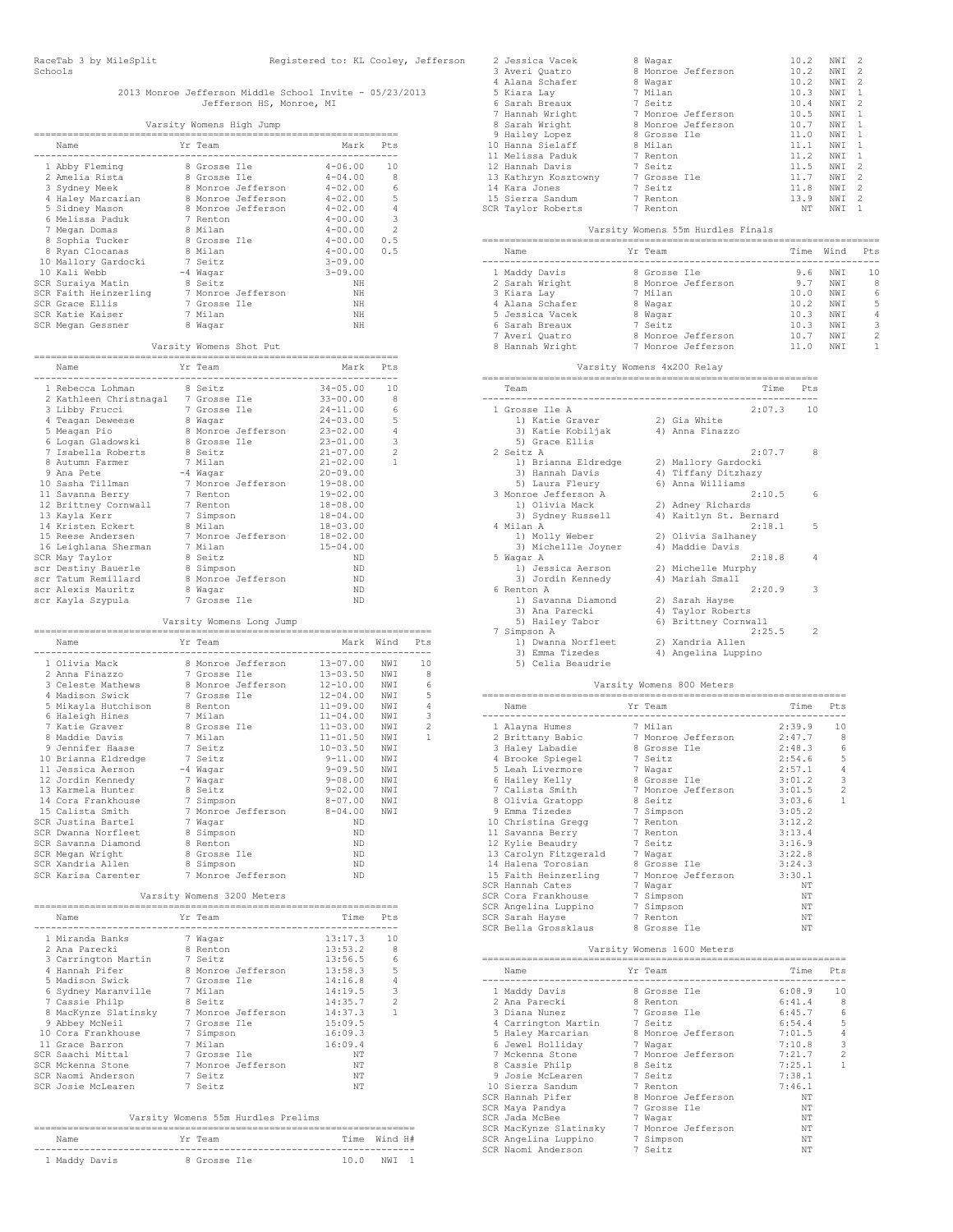|                                                                                                                                                                                   |                            |                                                              |                                          | Varsity Womens 100 Meters Prelims          |                            |                                                                                                                          |                |
|-----------------------------------------------------------------------------------------------------------------------------------------------------------------------------------|----------------------------|--------------------------------------------------------------|------------------------------------------|--------------------------------------------|----------------------------|--------------------------------------------------------------------------------------------------------------------------|----------------|
| Name                                                                                                                                                                              |                            | Yr Team                                                      |                                          |                                            |                            | Time Wind H#                                                                                                             |                |
| 1 Olivia Mack<br>8 Monroe Jefferson                                                                                                                                               |                            |                                                              |                                          |                                            |                            |                                                                                                                          |                |
|                                                                                                                                                                                   |                            |                                                              | 8 Monroe Jefferson<br>8 Monroe Jefferson |                                            |                            | $\begin{tabular}{cc} NT & NWI & 1 \\ NT & NWI & 1 \\ \end{tabular}$                                                      |                |
|                                                                                                                                                                                   |                            |                                                              |                                          |                                            |                            | NT NWI 1                                                                                                                 |                |
| 1 Audrey Szabo<br>1 Sydney Meek<br>1 Kayla Kerr<br>1 Laura Fleury                                                                                                                 |                            | 7 Simpson<br>7 Seitz<br>7 Seitz<br>7 Seitz                   |                                          |                                            |                            | WE WELL<br>NT NWI 1<br>NT NWI 1<br>NT NWI 1<br>NT NWI 2<br>NT NWI 2<br>NT NWI 2<br>NT NWI 2<br>NT NWI 2                  |                |
|                                                                                                                                                                                   |                            |                                                              |                                          |                                            |                            |                                                                                                                          |                |
|                                                                                                                                                                                   |                            |                                                              |                                          |                                            |                            |                                                                                                                          |                |
|                                                                                                                                                                                   |                            |                                                              |                                          |                                            |                            |                                                                                                                          |                |
|                                                                                                                                                                                   |                            |                                                              |                                          |                                            |                            |                                                                                                                          |                |
|                                                                                                                                                                                   |                            | 8 Simpson                                                    |                                          |                                            |                            |                                                                                                                          |                |
|                                                                                                                                                                                   |                            | % Simpson<br>8 Grosse Ile<br>8 Grosse Ile<br>7 Renton<br>0 G |                                          |                                            |                            | NT NWI 2                                                                                                                 |                |
| 1 Abby Fleming<br>1 Megan Wright<br>1 Taylor Roberts<br>1 Gabi Soave                                                                                                              |                            |                                                              |                                          |                                            |                            | NT NWI 2<br>NT NWI 2                                                                                                     |                |
|                                                                                                                                                                                   |                            |                                                              |                                          |                                            |                            |                                                                                                                          |                |
|                                                                                                                                                                                   |                            | 8 Grosse Ile                                                 |                                          |                                            |                            | $\begin{tabular}{ccc} NT & NWI & 2 \\ NT & NWI & 2 \\ NT & NWI & 2 \\ NT & NWI & 2 \end{tabular}$                        |                |
| 1 Brianna Eldredge 7 Seitz                                                                                                                                                        |                            |                                                              |                                          |                                            |                            |                                                                                                                          |                |
|                                                                                                                                                                                   |                            |                                                              |                                          | Varsity Womens 100 Meters Finals           |                            |                                                                                                                          |                |
| Name                                                                                                                                                                              |                            | Yr Team                                                      |                                          |                                            |                            | Time Wind Pts                                                                                                            |                |
|                                                                                                                                                                                   |                            |                                                              |                                          |                                            |                            | 13.9 NWI<br>14.1 NWI 8<br>14.6 NWI 6<br>14.6 NWI 6<br>14.6 NWI 5<br>14.8 NWI 4<br>15.0 NWI 3<br>15.2 NWI 2<br>15.2 NWI 2 |                |
|                                                                                                                                                                                   |                            |                                                              |                                          |                                            |                            |                                                                                                                          |                |
|                                                                                                                                                                                   |                            |                                                              |                                          |                                            |                            |                                                                                                                          |                |
|                                                                                                                                                                                   |                            |                                                              |                                          |                                            |                            |                                                                                                                          |                |
|                                                                                                                                                                                   |                            |                                                              |                                          |                                            |                            |                                                                                                                          |                |
|                                                                                                                                                                                   |                            |                                                              |                                          |                                            |                            |                                                                                                                          |                |
| 8 Megan Wright                                                                                                                                                                    |                            |                                                              |                                          |                                            |                            | 15.2 NWI                                                                                                                 | $\overline{1}$ |
|                                                                                                                                                                                   |                            |                                                              | Varsity Womens 400 Meters                |                                            |                            |                                                                                                                          |                |
| Name                                                                                                                                                                              |                            | Yr Team                                                      |                                          |                                            |                            | Time H# Pts                                                                                                              |                |
|                                                                                                                                                                                   | .                          |                                                              |                                          |                                            | .                          |                                                                                                                          |                |
|                                                                                                                                                                                   |                            |                                                              |                                          |                                            |                            |                                                                                                                          |                |
|                                                                                                                                                                                   |                            |                                                              |                                          |                                            |                            |                                                                                                                          |                |
|                                                                                                                                                                                   |                            |                                                              |                                          |                                            |                            |                                                                                                                          |                |
|                                                                                                                                                                                   |                            |                                                              |                                          |                                            |                            |                                                                                                                          |                |
|                                                                                                                                                                                   |                            |                                                              |                                          |                                            |                            |                                                                                                                          |                |
|                                                                                                                                                                                   |                            |                                                              |                                          |                                            |                            |                                                                                                                          |                |
|                                                                                                                                                                                   |                            |                                                              |                                          |                                            |                            |                                                                                                                          |                |
|                                                                                                                                                                                   |                            |                                                              |                                          |                                            |                            |                                                                                                                          |                |
| 10 Grace Ellis<br>11 Katie Davis                                                                                                                                                  |                            |                                                              | 7 Grosse Ile                             |                                            | 1:20.5                     | - 2                                                                                                                      |                |
|                                                                                                                                                                                   |                            | 7 Seitz                                                      |                                          |                                            | $1:22.3$ 1                 |                                                                                                                          |                |
|                                                                                                                                                                                   |                            |                                                              |                                          |                                            | $1:25.8$ 1<br>$1:34.8$ 1   |                                                                                                                          |                |
|                                                                                                                                                                                   |                            |                                                              |                                          |                                            | NT 1                       |                                                                                                                          |                |
| 12 Christina Gregg 7 Seitz<br>12 Christina Gregg 7 Renton<br>13 Celia Beaudrie 7 Simpson<br>SCR Destiny Bauerle 8 Simpson<br>SCR Brooke Spiegel 7 Seitz<br>SCR Daisy Gebis 4 Word |                            |                                                              |                                          |                                            | NT 1                       |                                                                                                                          |                |
| SCR Daisy Gebis                                                                                                                                                                   |                            | -4 Wagar                                                     |                                          |                                            | NT 2                       |                                                                                                                          |                |
|                                                                                                                                                                                   | Varsity Womens 4x800 Relay |                                                              |                                          |                                            |                            |                                                                                                                          |                |
| Team                                                                                                                                                                              |                            |                                                              |                                          |                                            | Time Pts<br>-------------- |                                                                                                                          |                |
| 1 Monroe Jefferson A                                                                                                                                                              |                            |                                                              |                                          | 10:45.9                                    | 10                         |                                                                                                                          |                |
| 1) Hannah Pifer                                                                                                                                                                   |                            |                                                              |                                          | 2) Brittany Babic<br>4) MacKynze Slatinsky |                            |                                                                                                                          |                |
| 3) Calista Smith                                                                                                                                                                  |                            |                                                              |                                          |                                            |                            |                                                                                                                          |                |
| 2 Grosse Ile A                                                                                                                                                                    |                            |                                                              |                                          | 12:04.6                                    | - 8                        |                                                                                                                          |                |
| 1) Maya Pandya<br>3) Hailey Kelly                                                                                                                                                 |                            |                                                              | 2) Haley Labadie<br>4) Maddy Davis       |                                            |                            |                                                                                                                          |                |
| 5) Diana Nunez                                                                                                                                                                    |                            |                                                              |                                          |                                            |                            |                                                                                                                          |                |
| 3 Milan A                                                                                                                                                                         |                            |                                                              |                                          | 12:13.7                                    | - 6                        |                                                                                                                          |                |
|                                                                                                                                                                                   |                            |                                                              |                                          | 2) Sydney Maranville                       |                            |                                                                                                                          |                |
| 1) Jemma Sowards<br>3) Megan Domas                                                                                                                                                |                            |                                                              | 4) Alayna Humes                          |                                            |                            |                                                                                                                          |                |
| 4 Waqar A                                                                                                                                                                         |                            |                                                              |                                          | 12:35.0                                    | 5                          |                                                                                                                          |                |
| 1) Jada McBee                                                                                                                                                                     |                            |                                                              | 2) Leah Livermore                        |                                            |                            |                                                                                                                          |                |
| 5 Seitz A                                                                                                                                                                         |                            |                                                              |                                          | 13:47.2                                    | -4                         |                                                                                                                          |                |
|                                                                                                                                                                                   |                            |                                                              |                                          |                                            |                            |                                                                                                                          |                |
| 1) Olivia Gratopp 2) Brooke Spiegel<br>3) Naomi Anderson 4) Carrington Mar<br>5) Cassie Philp 6) Kylie Beaudry                                                                    |                            |                                                              |                                          | 4) Carrington Martin                       |                            |                                                                                                                          |                |
|                                                                                                                                                                                   |                            |                                                              |                                          |                                            |                            |                                                                                                                          |                |
|                                                                                                                                                                                   |                            |                                                              |                                          | Varsity Womens 70 Meter Dash Prelims       |                            |                                                                                                                          |                |
| Name                                                                                                                                                                              |                            | Yr Team                                                      |                                          |                                            |                            | Time Wind H#                                                                                                             |                |
|                                                                                                                                                                                   |                            |                                                              |                                          |                                            |                            | 9.8 NWI 3                                                                                                                |                |
|                                                                                                                                                                                   |                            |                                                              |                                          |                                            |                            | 9.8 NWI 2                                                                                                                |                |
|                                                                                                                                                                                   |                            |                                                              |                                          |                                            |                            | 10.2 NWI 3                                                                                                               |                |
|                                                                                                                                                                                   |                            |                                                              |                                          |                                            |                            | 10.3 NWI 2                                                                                                               |                |
|                                                                                                                                                                                   |                            |                                                              |                                          |                                            |                            |                                                                                                                          |                |

| 2 Sidney Mason                             |         | 8 Monroe Jefferson 9.8              |           | NWI   | - 2            | 1 |
|--------------------------------------------|---------|-------------------------------------|-----------|-------|----------------|---|
|                                            |         |                                     |           | NWI 3 |                |   |
| 4 Taia Broadbent 8 Simpson                 |         |                                     | 10.3      | NWI   | $\overline{2}$ |   |
| 5 Megan Wright                             |         | 8 Grosse Ile                        | 10.4      | NWI   | - 2            | 2 |
| 6 Brooklyn Gillenkirk - 7 Monroe Jefferson |         |                                     | 10.5      | NWI   | - 2            |   |
| 7 Lexi McLaughlin                          | 8 Waqar |                                     | 10.6      | NWI   | $\overline{1}$ |   |
| 8 Averi Quatro 8 Monroe Jefferson          |         |                                     | 10.8      | NWI   | $\overline{1}$ |   |
| 9 Alana Schafer 8 Waqar                    |         |                                     | 10.9      | NWI   | $\overline{1}$ |   |
| 10 Tiffany Ditzhazy 8 Seitz                |         |                                     | 11.0      | NWI   | - 3            |   |
| 11 Jordin Kennedy 7 Wagar                  |         |                                     | 11.3      | NWI   | - 2            |   |
| 12 Brianna Eldredge 7 Seitz                |         |                                     | 11.4      | NWI   | - 3            | 4 |
| 13 Jennifer Haase 7 Seitz                  |         |                                     | 11.4      | NWI   | - 3            |   |
| 14 Hailey Tabor 8 Renton                   |         |                                     | 11.4      | NWI   | $\overline{1}$ |   |
| 15 Kaylin Wenzel 7 Milan                   |         |                                     | 12.2      | NWI   | - 3            |   |
| 16 Kayla Kerr 7 Simpson                    |         |                                     | 12.3      | NWI   | $\overline{2}$ | 5 |
| 17 Georgia Neely                           | 7 Milan |                                     | 12.6      | NWI 1 |                |   |
|                                            |         |                                     |           |       |                |   |
|                                            |         | Varsity Womens 70 Meter Dash Finals |           |       |                |   |
|                                            |         | ---------------------------         |           |       |                | Е |
| Name                                       | Yr Team |                                     | Time Wind |       | Pts            |   |
|                                            |         |                                     |           |       |                |   |

| 1 Sidney Mason    |   | 8 Monroe Jefferson | 9.7  | NW <sub>T</sub> | 10             |
|-------------------|---|--------------------|------|-----------------|----------------|
| 2 Gabi Soave      |   | 8 Grosse Ile       | 9.7  | NWI             | 8              |
| 3 Amelia Rista    |   | 8 Grosse Ile       | 9.9  | NW T            | 6              |
| 4 Taia Broadbent  |   | 8 Simpson          | 10.3 | NWI             | 5              |
| 5 Lexi McLaughlin |   | 8 Waqar            | 10.6 | NWI             | 4              |
| 6 Averi Quatro    |   | 8 Monroe Jefferson | 10.8 | NW T            | 3              |
| 7 Megan Wright    |   | 8 Grosse Ile       | 10.8 | NWI             | $\mathfrak{D}$ |
| 8 Alana Schafer   | 8 | Wagar              | 11.0 | NW <sub>T</sub> | 1.             |
|                   |   |                    |      |                 |                |

| Varsity Womens 200m Hurdles |  |              |                    |      |                 |               |                          |  |  |  |  |  |
|-----------------------------|--|--------------|--------------------|------|-----------------|---------------|--------------------------|--|--|--|--|--|
| Name                        |  | Yr Team      |                    | Time | Wind H#         |               | Pt.s                     |  |  |  |  |  |
| 1 Sarah Wright              |  |              | 8 Monroe Jefferson | 34.6 | NW T            | - 2           | 10                       |  |  |  |  |  |
| 2 Kiara Lay                 |  | 7 Milan      |                    | 35.4 | NWI             | 2             | 8                        |  |  |  |  |  |
| 3 Madison Swick             |  | 7 Grosse Ile |                    | 36.0 | NWI             | 2             | 6                        |  |  |  |  |  |
| 4 Sarah Breaux              |  | 7 Seitz      |                    | 36.7 | NW T            | 2             | 5                        |  |  |  |  |  |
| 5 Ayla Olender              |  | 7 Seitz      |                    | 38.2 | NWI             | 1             | 4                        |  |  |  |  |  |
| 6 Hannah Wright             |  |              | 7 Monroe Jefferson | 38.4 | NW T            | $\mathcal{P}$ | 3                        |  |  |  |  |  |
| 7 Mallory Gardocki          |  | 7 Seitz      |                    | 39.0 | NW T            | $\mathcal{P}$ | $\overline{\mathcal{L}}$ |  |  |  |  |  |
| 8 Camryn Hopper             |  |              | 7 Monroe Jefferson | 39.0 | NW T            | 2             | 1                        |  |  |  |  |  |
| 9 Michelle Murphy           |  | 8 Waqar      |                    | 39.5 | NW T            | 2             |                          |  |  |  |  |  |
| 10 Hanna Sielaff            |  | 8 Milan      |                    | 39.6 | NWI             | 1             |                          |  |  |  |  |  |
| 11 Hailey Lopez             |  | 8 Grosse Ile |                    | 39.9 | NW T            | 1             |                          |  |  |  |  |  |
| 12 Leah Livermore           |  | 7 Waqar      |                    | 40.2 | NW T            | 1             |                          |  |  |  |  |  |
| 13 Sierra Sandum            |  | 7 Renton     |                    | 48.2 | NW T            | 1             |                          |  |  |  |  |  |
| nt Elli Formentin           |  | 8 Grosse Ile |                    | NΤ   | NW <sub>T</sub> |               |                          |  |  |  |  |  |

### Varsity Womens 200 Meters

| Name              |  |                                                                                                                                                                                                                                                                                                                                                                                                                                                                                                         |                                                                         |                                                                                                                              | Pts                                                                                          |
|-------------------|--|---------------------------------------------------------------------------------------------------------------------------------------------------------------------------------------------------------------------------------------------------------------------------------------------------------------------------------------------------------------------------------------------------------------------------------------------------------------------------------------------------------|-------------------------------------------------------------------------|------------------------------------------------------------------------------------------------------------------------------|----------------------------------------------------------------------------------------------|
|                   |  |                                                                                                                                                                                                                                                                                                                                                                                                                                                                                                         | NWI                                                                     |                                                                                                                              | 10                                                                                           |
|                   |  |                                                                                                                                                                                                                                                                                                                                                                                                                                                                                                         | NWI                                                                     |                                                                                                                              | 8                                                                                            |
|                   |  |                                                                                                                                                                                                                                                                                                                                                                                                                                                                                                         | NWI                                                                     |                                                                                                                              | 6                                                                                            |
|                   |  |                                                                                                                                                                                                                                                                                                                                                                                                                                                                                                         | NWI                                                                     |                                                                                                                              | 5                                                                                            |
|                   |  |                                                                                                                                                                                                                                                                                                                                                                                                                                                                                                         | NWI                                                                     | 3                                                                                                                            | 4                                                                                            |
|                   |  |                                                                                                                                                                                                                                                                                                                                                                                                                                                                                                         | NWI                                                                     | $\mathcal{L}$                                                                                                                | 3                                                                                            |
| 7 Anna Williams   |  |                                                                                                                                                                                                                                                                                                                                                                                                                                                                                                         | NWI                                                                     | 3.                                                                                                                           | $\overline{\mathcal{L}}$                                                                     |
|                   |  |                                                                                                                                                                                                                                                                                                                                                                                                                                                                                                         | NWI                                                                     | 3                                                                                                                            | 1                                                                                            |
|                   |  |                                                                                                                                                                                                                                                                                                                                                                                                                                                                                                         | NWI                                                                     | $\mathfrak{D}$                                                                                                               |                                                                                              |
|                   |  |                                                                                                                                                                                                                                                                                                                                                                                                                                                                                                         | NWI                                                                     | $\mathfrak{D}$                                                                                                               |                                                                                              |
|                   |  |                                                                                                                                                                                                                                                                                                                                                                                                                                                                                                         | NWI                                                                     | 3                                                                                                                            |                                                                                              |
|                   |  |                                                                                                                                                                                                                                                                                                                                                                                                                                                                                                         | NWI                                                                     | $\mathfrak{D}$                                                                                                               |                                                                                              |
|                   |  |                                                                                                                                                                                                                                                                                                                                                                                                                                                                                                         | NWI                                                                     | 1                                                                                                                            |                                                                                              |
|                   |  |                                                                                                                                                                                                                                                                                                                                                                                                                                                                                                         | NWI                                                                     | $\mathcal{D}$                                                                                                                |                                                                                              |
|                   |  |                                                                                                                                                                                                                                                                                                                                                                                                                                                                                                         | NWI                                                                     | $\mathcal{D}$                                                                                                                |                                                                                              |
|                   |  |                                                                                                                                                                                                                                                                                                                                                                                                                                                                                                         | NWI                                                                     | 1                                                                                                                            |                                                                                              |
| nt Celia Beaudrie |  | NΤ                                                                                                                                                                                                                                                                                                                                                                                                                                                                                                      | NWI                                                                     | 1                                                                                                                            |                                                                                              |
| nt Katie Davis    |  | NΤ                                                                                                                                                                                                                                                                                                                                                                                                                                                                                                      | NWI                                                                     | 2                                                                                                                            |                                                                                              |
|                   |  | Yr Team<br>2 Jessica Vacek 8 Waqar<br>3 Katie Kobiljak 8 Grosse Ile<br>4 Brittney Cornwall 7 Renton<br>5 Sydney Russell 7 Monroe Jefferson<br>6 Maddie Davis 7 Milan<br>7 Seitz<br>8 Alana Schafer 8 Wagar<br>9 Allison Salo 8 Waqar<br>10 Logan Gladowski 8 Grosse Ile<br>11 Brooklyn Gillenkirk 7 Monroe Jefferson<br>12 Dwanna Norfleet 8 Simpson<br>13 Katie Kaiser 7 Milan<br>14 Bella Grossklaus 8 Grosse Ile<br>15 Lauren Gyolai (7 Milan<br>16 Isabella Roberts 8 Seitz<br>7 Simpson<br>7 Seitz | ------------------------<br>1 Audrey Szabo           8 Monroe Jefferson | 30.1<br>30.8<br>31.3<br>32.4<br>32.5<br>32.6<br>32.7<br>33.4<br>33.6<br>33.7<br>34.1<br>34.5<br>34.9<br>34.9<br>35.7<br>35.9 | Time Wind H#<br>3 <sup>2</sup><br>3 <sup>1</sup><br>$\mathcal{R}$<br>$\overline{\mathbf{3}}$ |

# Varsity Womens 4x400 Relay

| Team                 | Time                   | Pts |
|----------------------|------------------------|-----|
| 1 Monroe Jefferson A | 5:03.9                 | 10  |
| 1) Brittany Babic    | 2) Celeste Mathews     |     |
| 3) Sarah Wright      | 4) Kaitlyn St. Bernard |     |
| 2 Milan A            | 5:04.9                 | 8   |
| 1) Jemma Sowards     | 2) Megan Domas         |     |
| 3) Molly Weber       | 4) Alayna Humes        |     |
| 3 Grosse Ile A       | 5:16.5                 | 6   |
| 1) Hailey Kelly      | 2) Izzy Simpson        |     |
| 3) Gia White         | 4) Anna Finazzo        |     |
| 5) Grace Ellis       |                        |     |
| 4 Waqar A            | 5:22.3                 | 5   |
| 1) Justina Bartel    | 2) Jada McBee          |     |
| 3) Michelle Murphy   | 4) Miranda Banks       |     |
| 5 Renton A           | 5:24.6                 | 4   |
| 1) Savanna Berry     | 2) Mikayla Hutchison   |     |
| 3) Sarah Hayse       | 4) Ana Parecki         |     |
| 6 Seitz A            | 5:27.9                 | 3   |
| 1) Cassie Philp      | 2) Kylie Beaudry       |     |
| 3) Brooke Spiegel    | 4) Katie Davis         |     |
| 5) Olivia Gratopp    | 6) Carrington Martin   |     |
| 7 Simpson A          | 5:30.0                 | 2   |
| 1) Taia Broadbent    | 2) Destiny Bauerle     |     |
| 3) Cora Frankhouse   | 4) Emma Tizedes        |     |
| 5) Angelina Luppino  |                        |     |

| Varsity Womens 4x100 Relay |                     |        |               |
|----------------------------|---------------------|--------|---------------|
| Team                       |                     | Time   | Pts           |
| 1 Monroe Jefferson A       |                     | 58.7   | 10            |
| 1) Sidney Mason            | 2) Audrey Szabo     |        |               |
| 3) Sydney Russell          | 4) Hannah Wright    |        |               |
| 2 Grosse Ile A             |                     | 59.2   | 8             |
| 1) Megan Wright            | 2) Gabi Soave       |        |               |
| 3) Amelia Rista            | 4) Sophia Tucker    |        |               |
| 5) Rowan Sammour           |                     |        |               |
| 3 Waqar A                  |                     | 1:00.8 | 6             |
| 1) Lexi McLaughlin         | 2) Jessica Aerson   |        |               |
| 3) Mariah Small            | 4) Jessica Vacek    |        |               |
| 4 Seitz A                  |                     | 1:01.9 | 5             |
| 1) Sarah Breaux            | 2) Brianna Eldredge |        |               |
| 3) Hannah Davis            | 4) Tiffany Ditzhazy |        |               |
| 5) Laura Fleury            | 6) Anna Williams    |        |               |
| 5 Simpson A                |                     | 1:05.6 | 4             |
| 1) Dwanna Norfleet         | 2) Taia Broadbent   |        |               |
| 3) Xandria Allen           | 4) Destiny Bauerle  |        |               |
| 5) Celia Beaudrie          |                     |        |               |
| 6 Renton A                 |                     | 1:08.2 | $\mathcal{R}$ |
| 1) Savanna Diamond         | 2) Taylor Roberts   |        |               |
| 3) Sarah Hayse             | 4) Hailey Tabor     |        |               |